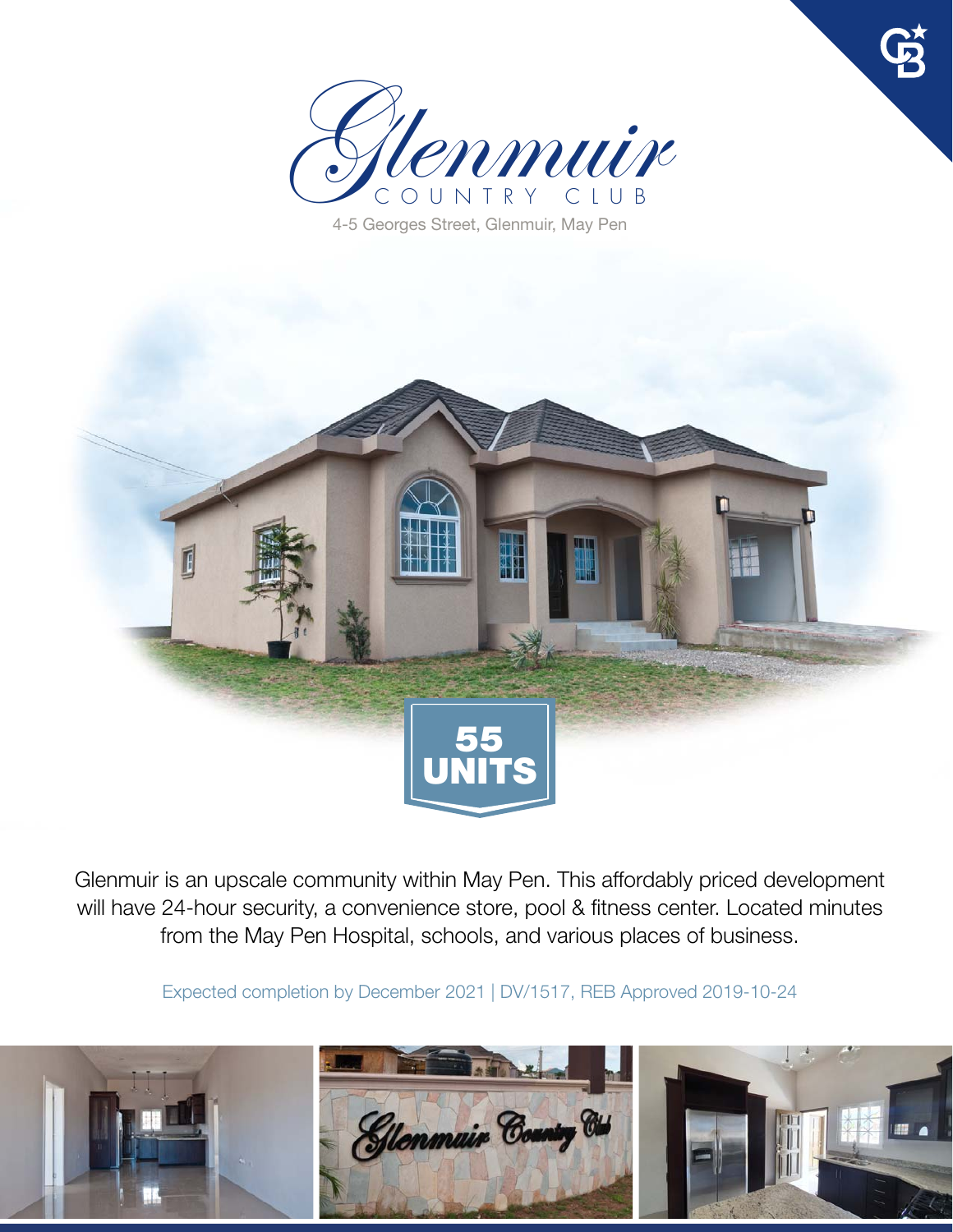

## **GROUND FLOOR PLAN**



## **UPPER FLOOR PLAN**



# 2 BEDROOM 2.5 BATHROOM **DUPLEX TOWNHOUSE**

## **1,265 SQ.FT. - Price J\$25,200,000**

- + 2 Townhouses per lot
- + Each townhouse has approx. 3,200 sq.ft. of land area
- + High Ceilings
- + Porcelain Tiles
- + Moen Fixtures
- + Granite Counter Tops
- + Hardwood Cabinets
- + Walk-in closet in Primary Bedroom
- + In-unit Laundry room with Wash Tub
- + Hurricane straps on rafters
- + Concrete Guttering
- + Piped for Air Conditioning

#### **Amenities**

- Pool
- Clubhouse
- Convenience Store
- Fitness Center
- 24-hour Security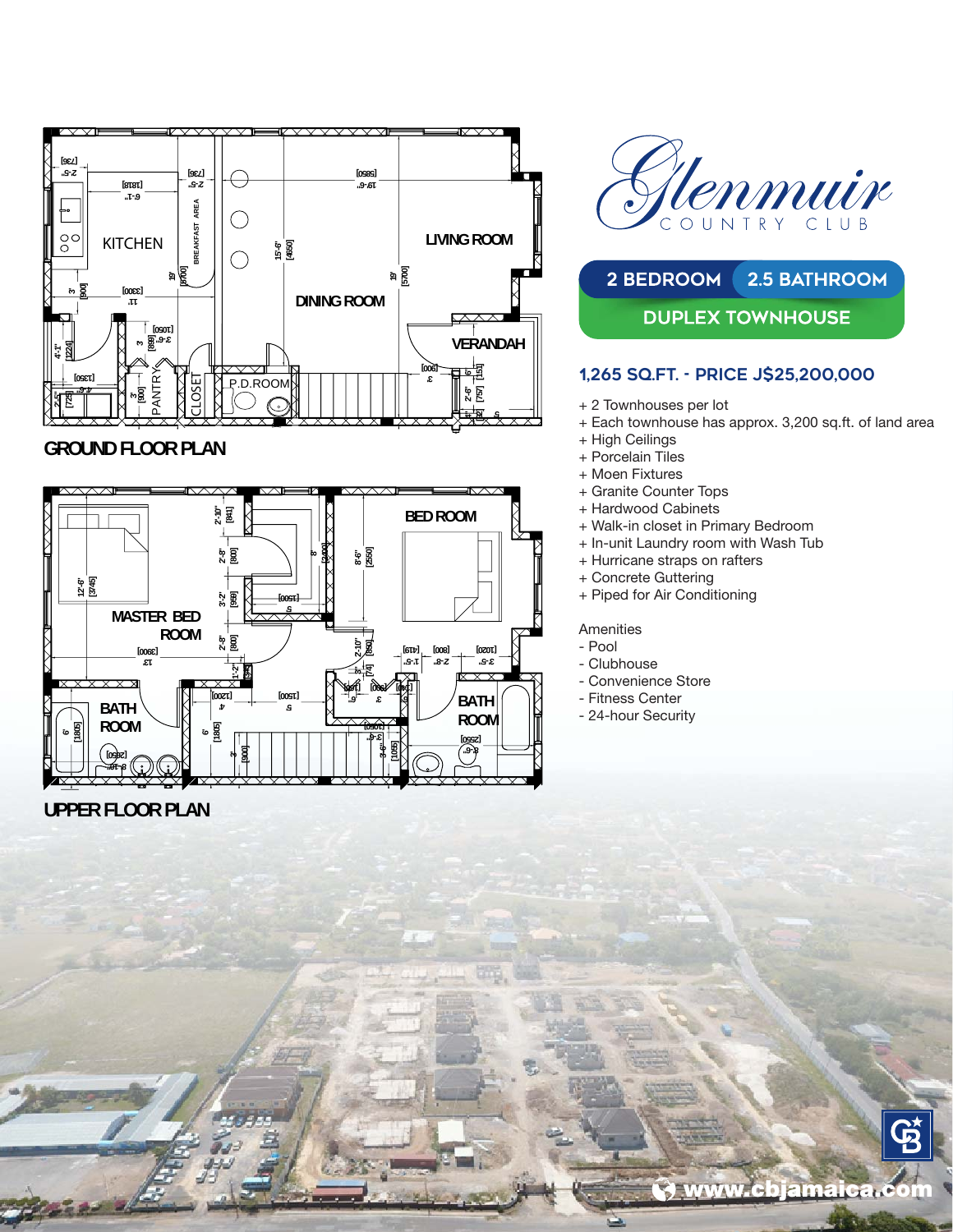

\*Each house/bungalow will have a minimum land area of 6,000 sq.ft.





### **1,765 SQ.FT. - Price J\$32,000,000**

- + High Ceilings
- + Porcelain Tiles
- + Moen Fixtures
- + Granite Counter Tops
- + Hardwood Cabinets
- + PVC Windows
- + His and Her Walk-in Closet in Primary Bedroom
- + Double Face Basins in Primary Bathroom
- + Bathtub in Primary Bathroom
- + In-unit Laundry Room with Wash Tub
- + Hurricane straps on rafters
- + Piped for Air Conditioning
- + Concrete Guttering
- + Two Porches
- + Garage

#### Amenities

- Pool
- Clubhouse
- Convenience Store
- Fitness Center
- 24-hour Security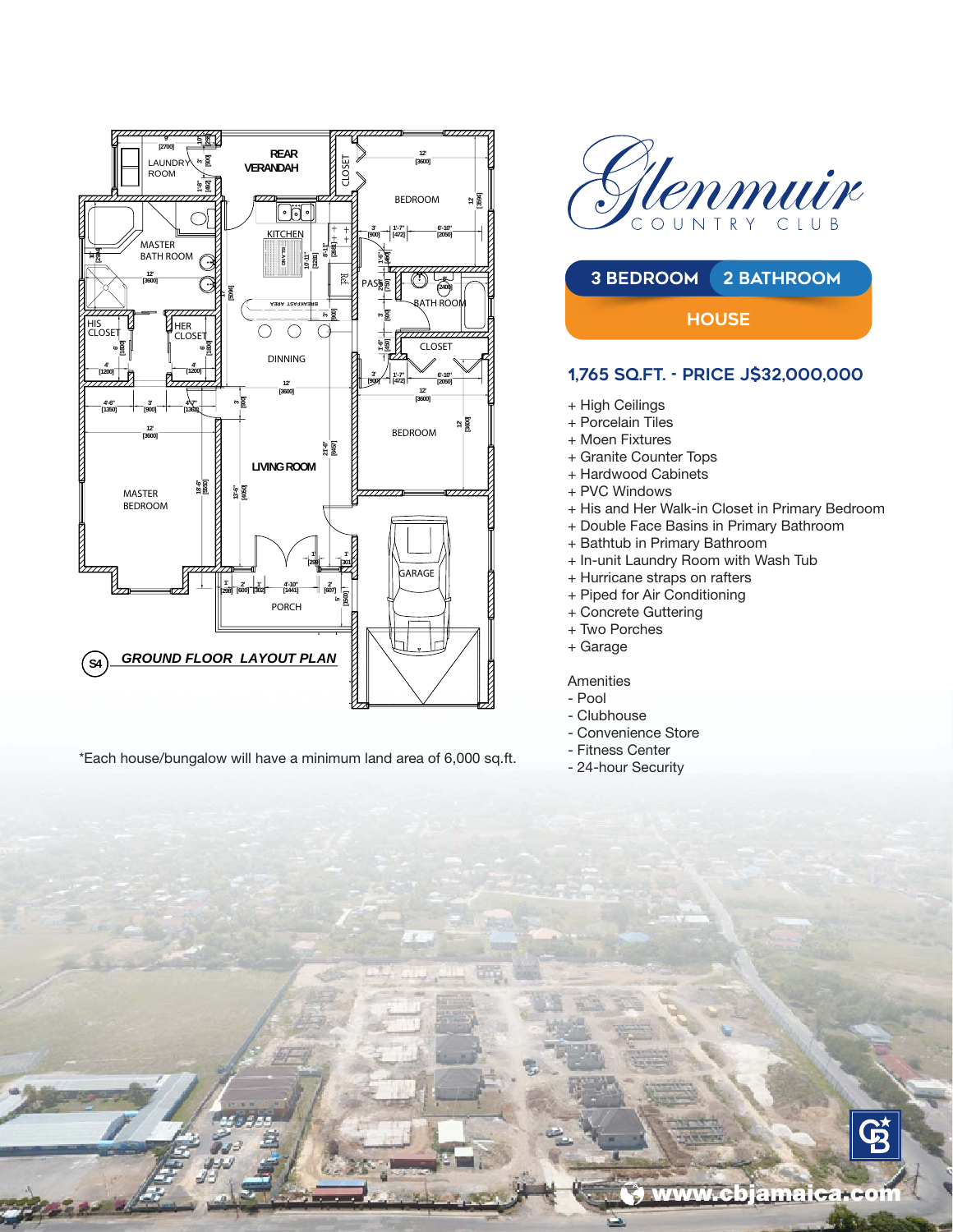

\*Each house/bungalow will have a minimum land area of 6,000 sq.ft.





## **1,915 SQ.FT. - Price J\$33,200,000**

- + High Ceilings
- + Porcelain Tiles
- + Moen Fixtures
- + Granite Counter Tops
- + Hardwood Cabinets
- + PVC Windows
- + His and Her Walk-in Closet in Primary Bedroom
- + Double Face Basins in Primary Bathroom
- + In-unit Laundry Room with Wash Tub
- + Hurricane straps on rafters
- + Piped for Air Conditioning
- + Concrete Guttering
- + Two Porches

**Amenities** 

- Pool
- Clubhouse
- Convenience Store
- Fitness Center
- 24-hour Security